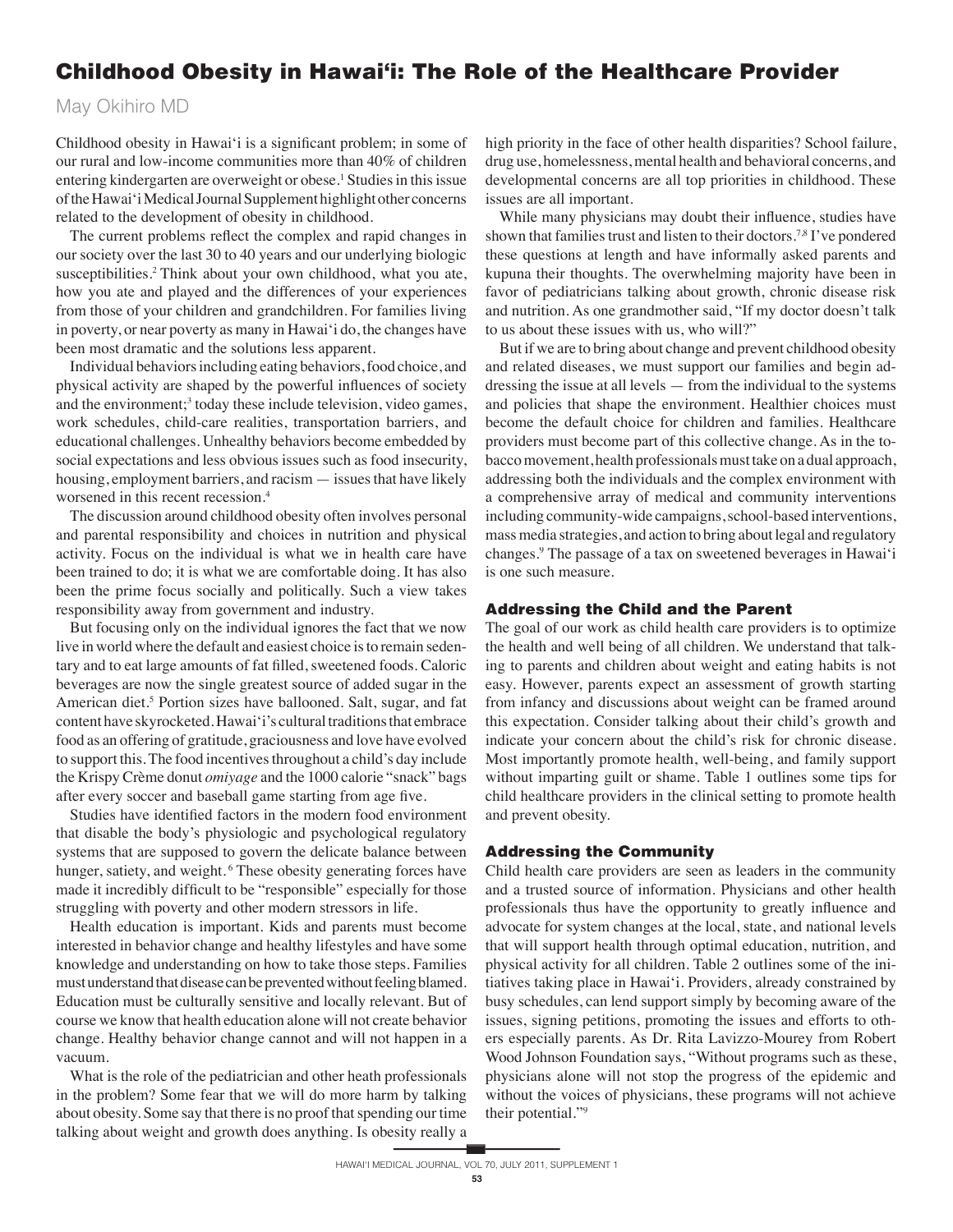## Table 1. Promoting health and addressing the topic of childhood obesity

#### **1. Regular growth assessment and counseling:**

a. Measure body mass index (BMI) at every well-child visit 2 years and older: Focus on the consistency of growth over time – some kids may grow consistently along a higher BMI percentile and may not be at risk for obesity-related disease. Be concerned about those with upward weight divergence

b. Assess patterns about lifestyle -This includes consumption of sugar-sweetened beverages, screen time, physical activity as well as sleep and stress. Consider using a survey that the family fills out before they see you.

c. Assess pertinent family history of diabetes, early cardio-vascular disease etc.

d. Assess the family and community context of each child and family such as family and social support, food security, childcare and after school care as well as community environments. These factors will help providers understand the framework that has supported the development of obesity and how it might be addressed.

e. Assess readiness to change and interest using open-ended questions – "Can we talk about your child's growth?" or "Have you thought about making some changes at home around eating?"

#### **2. Target behavior change that is attainable and that the parent and child are interested in changing – eating meals regularly, eating meals with the TV off, serving more water.** a. Focus on one behavior at a time. Don't demand a complete lifestyle overhaul.

b. Commend parents for positive behaviors.

c. Discuss these issues with families, not just those with weight issues.

**3. Focus on "health and wellness promotion" and not obesity. Don't blame or nag.**

**4. The topic is VERY sensitive and emotionally charged. Consider avoiding the terms "overweight" and "obesity. " These terms promote weight-based stigma, guilt and often create immediate barriers.**

**5. Honor the role of the parent(s) in promoting healthy lifestyles and help them support and model healthy behaviors at home without overemphasizing weight.**

**6. Promote breastfeeding - Support and promote the development and implementation of peripartum policies and practices that optimize breastfeeding initiation and maintenance. For more information: http://aappolicy.aappublications.org/cgi/content/full/pediatrics;115/2/496**

#### Table 2. Community Initiatives in Hawai'i

#### **Hawai'i Initiative for Childhood Obesity Research and Education**

Based at the University of Hawai'i (UH) John A. Burns School of Medicine (JABSOM), the mission of Hawai'i Initiative for Childhood Obesity Research and Education (HICORE) is to provide leadership of collaborative, multi-disciplinary research and education in order to reduce childhood and adolescent obesity in Hawai'i. For information on educational and clinic resources on childhood obesity: http://www.hicore.org/

#### **Hawai'i Nutrition and Physical Activity Coalition (NPAC)**

Based at UH JABSOM Office of Public Health Studies, the coalition advocates for system level changes and policies to improve physical activity and nutrition for the people of Hawai'i. It is funded by the Hawai'i Department of Health, Healthy Hawai'i Initiative and has paid NPAC Chairs on each island. For more information contact NPAC: http://www.npachawaii.org/

#### **Hawai'i Department of Education (DOE) Wellness Guidelines**

The DOE recognizes that there are links between education, learning, nutrition, the food served in schools, physical activity and student wellness. To enable the development of life-long healthy habits, each of Hawai'i's public schools will implement the Wellness Guidelines by June 2011. This includes prohibitions for soda in vending machines, candy and cookies for fundraisers and revising recipes and products served in the cafeterias to meet USDA nutrition standards. Child health care providers in Hawai'i should be aware of these guidelines and support efforts in the communities they serve to implement the policies. http://doe.k12.hi.us/foodservice/toolkit/wellnessguidelines.pdf

#### **Farm to School**

Farm to School connects schools and local farms with the objectives of serving healthy meals in school cafeterias, improving student nutrition, providing agriculture, health and nutrition education opportunities, and supporting local and regional farmers. Organizations involved: Kokua Foundation, Hawai'i NPAC, Hawai'i Island School Garden Network, Kauai School Garden Network. For more information: http://www.farmtoschool.org/HI/programs.htm

#### **Built Environment**

#### **One Voice for Livable Islands Coalition:**

The mission of One Voice is to achieve healthy community design in Hawai'i by making walking, public transportation and bicycling fundamental for transportation and recreation. We Pursue Our Mission through: Advocacy, Community Mobilization, and Public Education. Member Organizations include , AARP Hawai`i, Hawai'i Bicycling League, Hawai`i Public Health Association, Kailua Urban Design Task Force, Kauai PATH, Injury Prevention Advisory Committee, Maui Bicycle Alliance, PATH. For more information: http://www.hbl.org/content/one-voice

#### **Safe Routes to School Hui**

The Hawai'i Safe Routes to School Hui and One Voice for Livable Islands is a network of non-profit organizations, government agencies, schools, and professionals working together to advance the Safe Routes to School movement and healthy community design in the State of Hawai'i. For more information: http://www.hawaiisaferouteshui.org/

#### **Peoples Advocacy for Trails Hawai'i (PATH)**

Path is a grassroots organization based in Kailua-Kona. It works in partnership with other organizations across the state and the country to make it safe, fun and easy to walk, hike, ride a bike and live a healthy, active lifestyle in Hawai'i.

Website: http://www.pathhawaii.org/

# Conclusion

Childhood obesity is a significant issue in Hawai'i and a response to the changes in our community and environment over the last 3 decades. Research and our own individual experiences support the premise that lifestyle behaviors are influenced by powerful environmental and social factors. Currently the factors favor obesity. Addressing the issue and bringing about meaningful behavioral change on the individual level requires intense coordinated collective action by health professionals and the community to create systems changes and conditions to support personal healthy choices and lifestyles for all of Hawai'i's children and families.

#### **References**

- 1. Pobutsky AM, Hirokawa R, Zou L, Huang T, Rosen L, Wood B. Overweight and at-risk for overweight among Hawai'i public school students entering kindergarten, 2002-2003. *Hawaii Med J.* 2006 Oct;65(10):283-7.
- 2. Huang TT, Drewnowski A, Kumanyika SK, Glass TA. A systems-oriented multilevel framework for addressing obesity in the 21st century. Prev Chronic Dis 2009;6(3). http://www.cdc.gov/pcd/issues/2009/jul/09\_0013.htm. Accessed 02/26/2011.
- 3. Wansink B. What really determines what we eat. The hidden truth. *Diabetes Self Manag.* 2006 Nov-Dec;23(6):44, 47-8, 51.
- 4. Conroy K, Sandel M, Zuckerman B. Poverty grown up: how childhood socioeconomic status impacts adult health. *J Dev Behav Pediatr.* 2010 Feb-Mar;31(2):154-60. Review.
- 5. Block, G. (2004). Foods contributing to energy intake in the US: Data from NHANES III and NHANES 1999-2000. *Journal of Food Consumption and Analysis,* 17, 439-447.
- 6. Brownell KD. The humbling experience of treating obesity: Should we persist or desist? *Behav Res Ther.* 2010 Aug;48(8):717-9.
- 7. Wee CC, McCarthy EP, Davis RB, Phillips RS. Physician counseling about exercise. *JAMA.* 1999 Oct 27;282(16):1583-8.
- 8. Kreuter MW, Chheda SG, Bull FC. How does physician advice influence patient behavior? Evidence for a priming effect. *Arch Fam Med.* 2000 May;9(5):426-33
- 9. Lavizzo-Mourey R. Childhood obesity: what it means for physicians. *JAMA.* 2007 Aug 22;298(8):920- 2.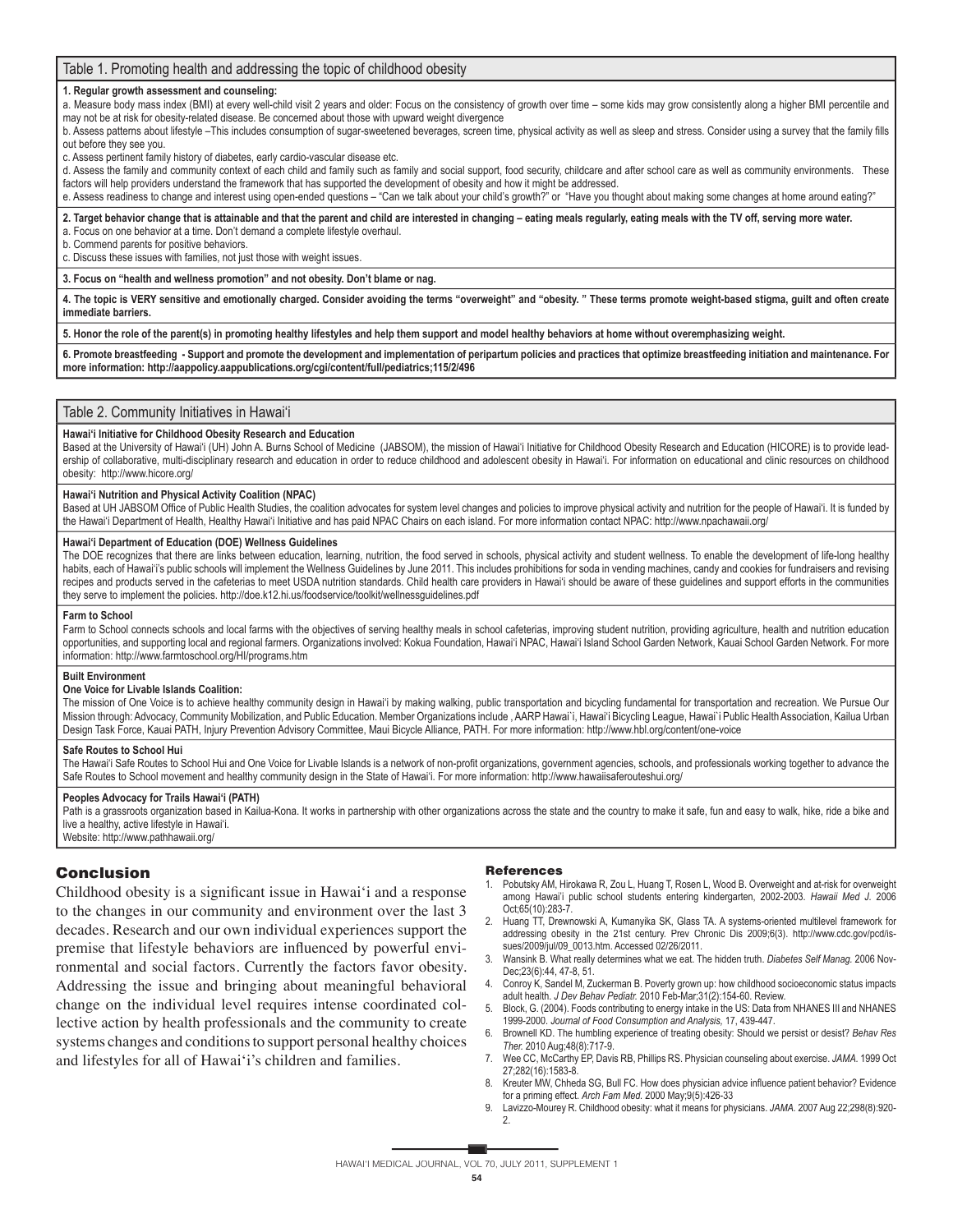

Principal Investigator: Raul Rudoy MD Director: May Okihiro MD, MS Operations Manager: Romelynn Stein MPH

The mission of Hawai'i Initiative for Childhood Obesity Research and Education (HICORE) is to provide leadership of a collaborative, multi-disciplinary effort in research and education to address childhood and adolescent obesity in Hawai'i, especially among the most vulnerable of Hawai'i's children and families.

Members of the initiative represent many sectors of the local community and include members of the University of Hawai'i John A. Burns School of Medicine Department of Pediatrics, Department of Public Health Sciences and Epidemiology, Department of Native Hawaiian Health, Department of Complementary and Alternative Medicine, UH School of Nursing, State of Hawai'i Department of Health, State of Hawaii Department of Human Services, Hawai'i Medical Association, American Academy of Pediatrics-Hawai'i Chapter, YMCA and several other community organizations.

HICORE recognizes the work of the State of Hawai'i Department of Health and the Hawai'i Physical Activity and Nutrition Plan. HICORE efforts continue within the framework of this plan and in collaboration with the Hawai'i's Nutrition and Physical Activity Coalition.

The goals of HICORE:

- 1. To serve as a repository of childhood and adolescent obesity research projects conducted in Hawai'i
- 2. To provide guidance to partner agencies and foundations regarding research priorities in the area of childhood and adolescent obesity for the state of Hawai'i,
- 3. To serve as a center for the education of community members, students, residents, physicians and others in the area of childhood and adolescent obesity in Hawai'i
- 4. To conduct research on childhood and adolescent obesity relevant to people of Hawai'i

For more information, please contact us at info@hicore.org

Please also visit HICORE's Website for information and resources for healthcare providers and researchers interested in childhood and adolescent obesity in Hawai'i and the Pacific on our Website: www.hicore.org